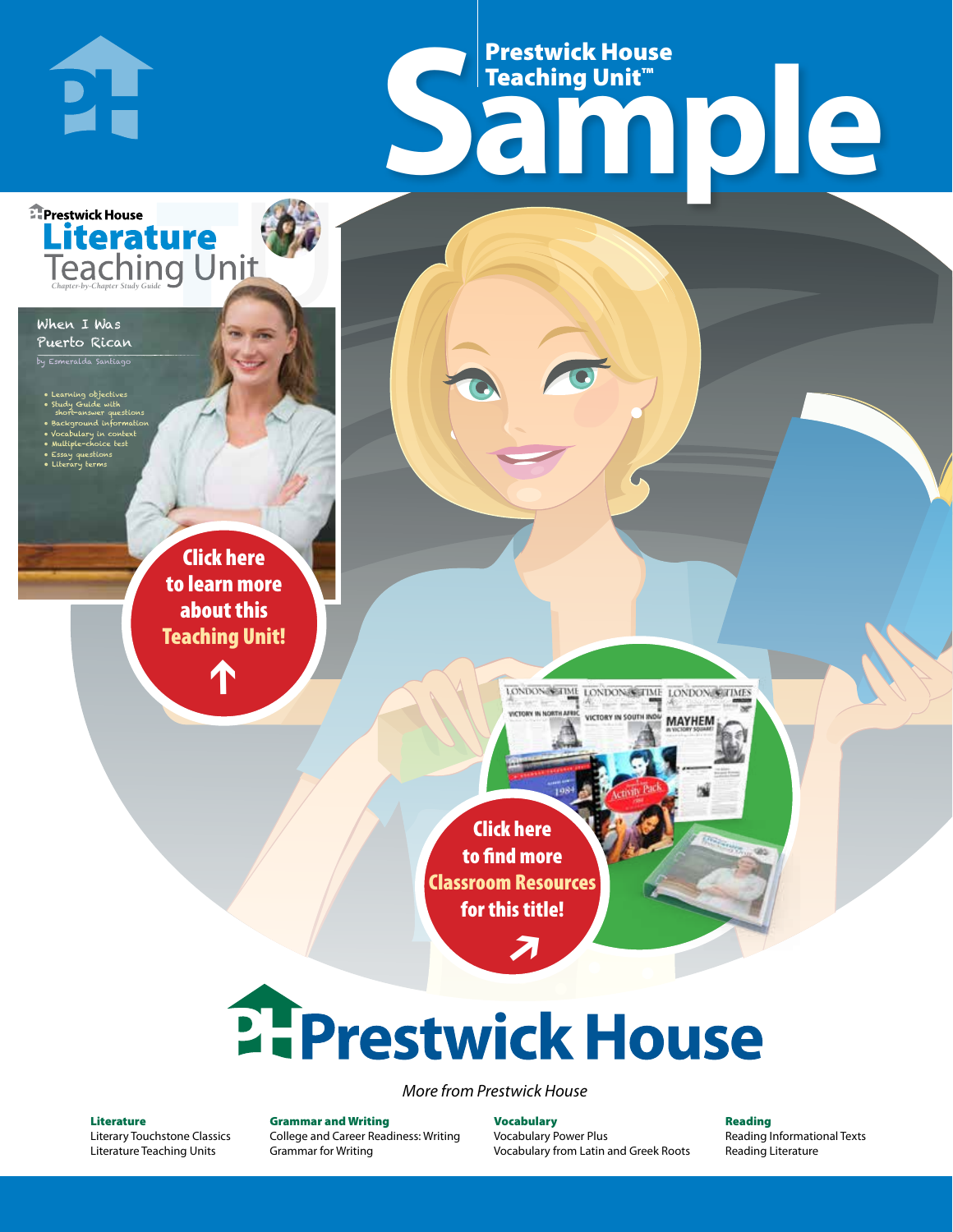

### by Esmeralda Santiago

- Learning objectives
- Study Guide with short-answer questions
	- Background information
		- Vocabulary in context
			- Multiple-choice test
				- Essay questions
					- Literary terms

# **Ellergetwick House**

**P.O. Box 658, Clayton, DE 19938 www.prestwickhouse.com 800.932.4593**

**ISBN: 978-1-58049-281-2**

**Copyright ©2001 by Prestwick House Inc.**

**All rights reserved. No portion may be reproduced without permission in writing from the publisher.** 

**Item No: 301217**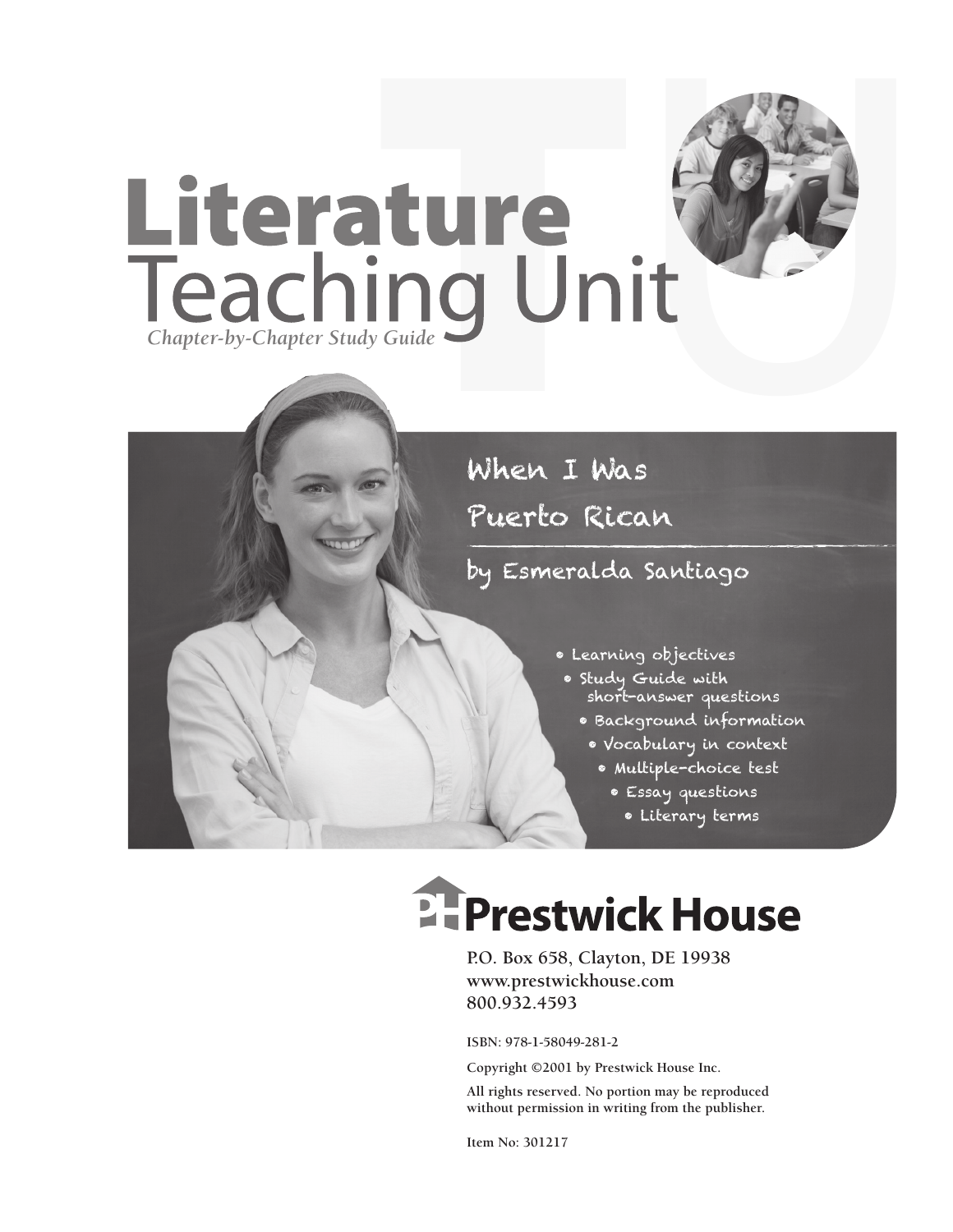### **Note to Teacher**

Esmeralda Santiago, whose nickname throughout the book is "Negi," wrote this memoir because she "…wanted to get back to that feeling of Puertoricanness..." she had before moving to the United States. It is the real-life "coming of age" story of a unique and courageous young woman. Most of the memoir is set in the poor but beautiful Puerto Rican countryside. Santiago describes what it is like to be Puerto Rican, the conflicts between her parents, and the challenges she faces as an immigrant in New York City.

There are many Spanish words in the story, but they are either translated in the text of the memoir or they are defined in the glossary. The vocabulary level is appropriate for junior high or high school level students. Some of the subject matter deals with Negi's sexual development and her growing awareness of the complex relationships between men and women. However, these sensitive topics are handled maturely, carefully, and tastefully, without vulgarity. The sexuality is primarily from a point of view of the innocence and ignorance of childhood, but care should be used when these incidents are encountered. A few instances of strong profanity, both Spanish and English, and incidents related to personal hygiene occur in the book also.

*When I Was Puerto Rican* is an inspirational story of a strong, young woman, who overcomes her humble beginnings.

All references come from the Da Capo Press edition of *When I Was Puerto Rican,* copyright 1993.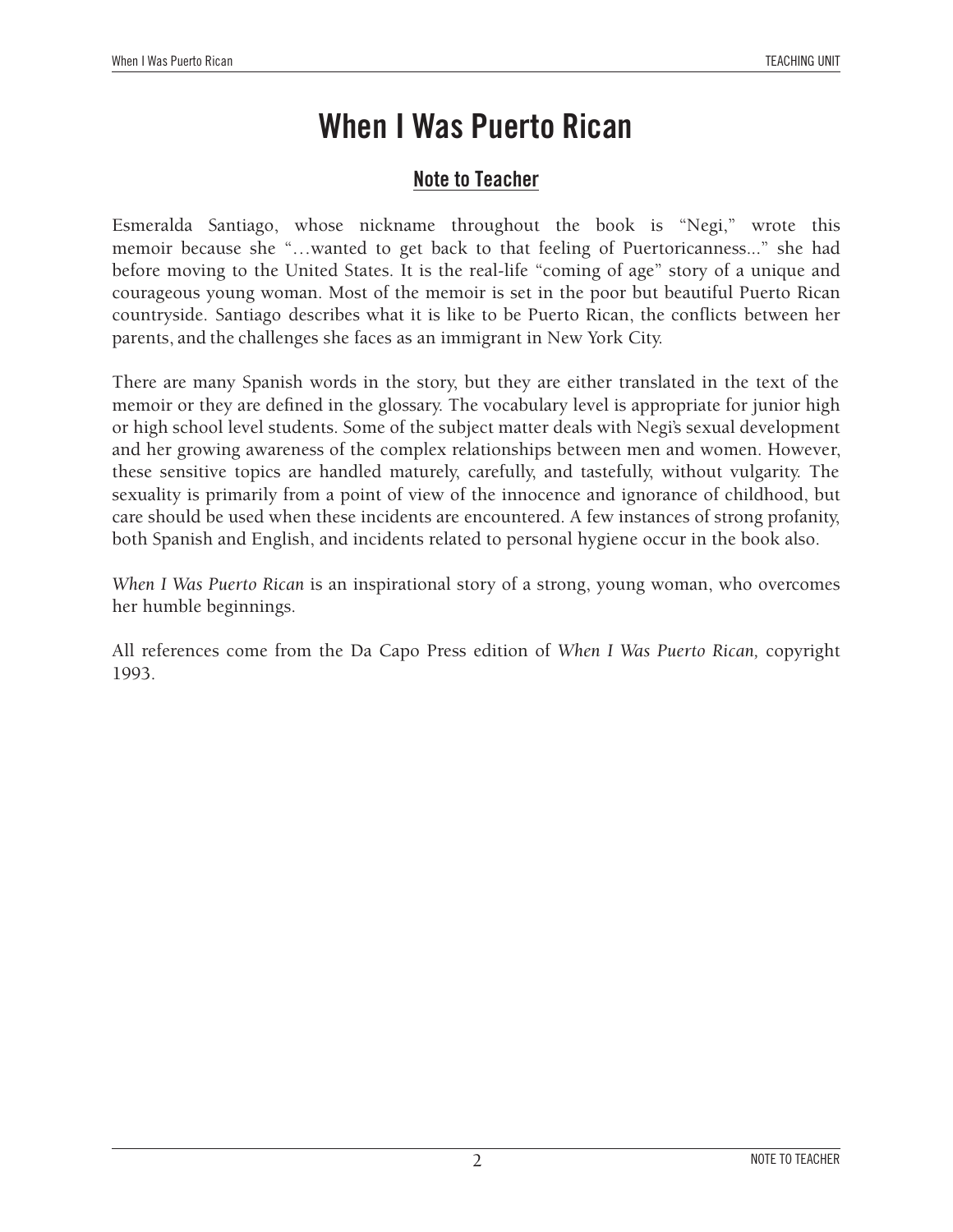### **Objectives**

By the end of this Unit, the student will be able to:

- 1. discuss what the following may represent in the story: the guava, ironing, Marilyn Monroe.
- 2. recognize the following metaphors in the story: the bush without flowers as a metaphor for Negi on the threshold of adolescence; the description of the American and Puerto Rican fruit as a metaphors for Negi's search for her cultural identity.
- 3. discuss how the proverb at the beginning of many chapters relates to the incidents in the chapter.
- 4. contrast Negi's life in Puerto Rico with her life in New York City; consider the differences in housing, food, education, and family/neighborhood support.
- 5. understand the meanings of the following Puerto Rican words; discuss the ways they help Santiago illustrate her "Puertoricanness."
	- jíbaro
	- dignidad
	- • jamonas
- 6. write a character sketch of Mami including her relationship with Negi, Mami's dreams for her children's futures, her decision to go to work, and Mami's decision to move to New York City.
- 7. discuss to what extent this story is a coming of age novel, including Negi's changing relationship with her parents, her developing romantic interests, her goals for the future, and the physical/emotional changes of adolescence.
- 8. comment on the roles men and women have in Puerto Rican society.
- 9. define vocabulary words from the story.
- 10. discuss the ways Negi's relationship with Papi changes after the family relocates to New York City.
- 11. cite incidents from the story to illustrate Negi's courage, intelligence, sensitivity, and curiosity.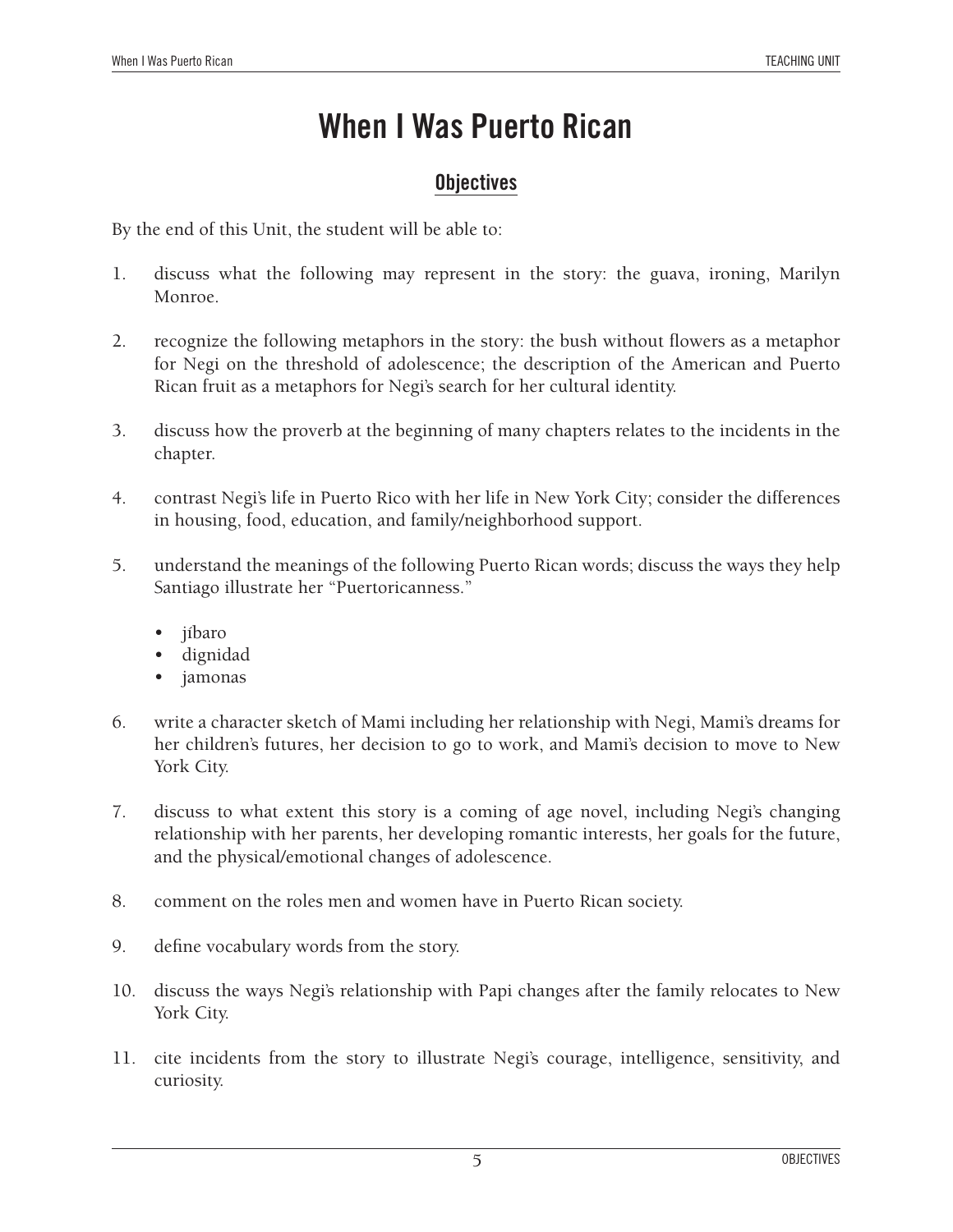### **Questions for Essay and Discussion**

- 1. What might the guava represent in this story?
- 2. List three good things about Negi's home in Macún. In what ways is her home different from a typical American home?
- 3. Why do you think Negi in her early years seems to prefer Papi to her mother?
- 4. Define "jíbaro." Why does Mami tell Negi not to be one?
- 5. In what sense in Papi a sinvergüenza?
- 6. What is the difference between dignidad for men, women, and children?
- 7. Relate the significance of the following chapter titles: *Fighting Naked, Someone is Coming to Take Your Lap, and Why Women Remain Jamona.*
- 8. Compare Negi's home in Macún with her home in Santurce. Consider the safety, freedom, education, and quality of life each home offers.
- 9. Briefly describe a typical Christmas celebration in Puerto Rico.
- 10. Why do you think Negi asks Papi for his definition of a sin? What does he answer?
- 11. In what ways is Don Berto's velorio (wake) similar to a typical American funeral?
- 12. What is Negi's definition of a soul? In what way does her definition of a soul differ from Papi's definition?
- 13. Briefly describe the significance in Puerto Rican society for each of the following: the first spring rain, a dead baby's eyes, eating pineapples, a large forehead, a child striking a mother.
- 14. Define imperialism. Why do some Puerto Ricans in this book believe America is guilty of imperialism?
- 15. Why does Tata's letter upset Negi?
- 16. List five adjectives to describe Negi's character. Cite an incident from the story supporting each adjective you select. For example, Negi is jealous when she thinks about Jenny.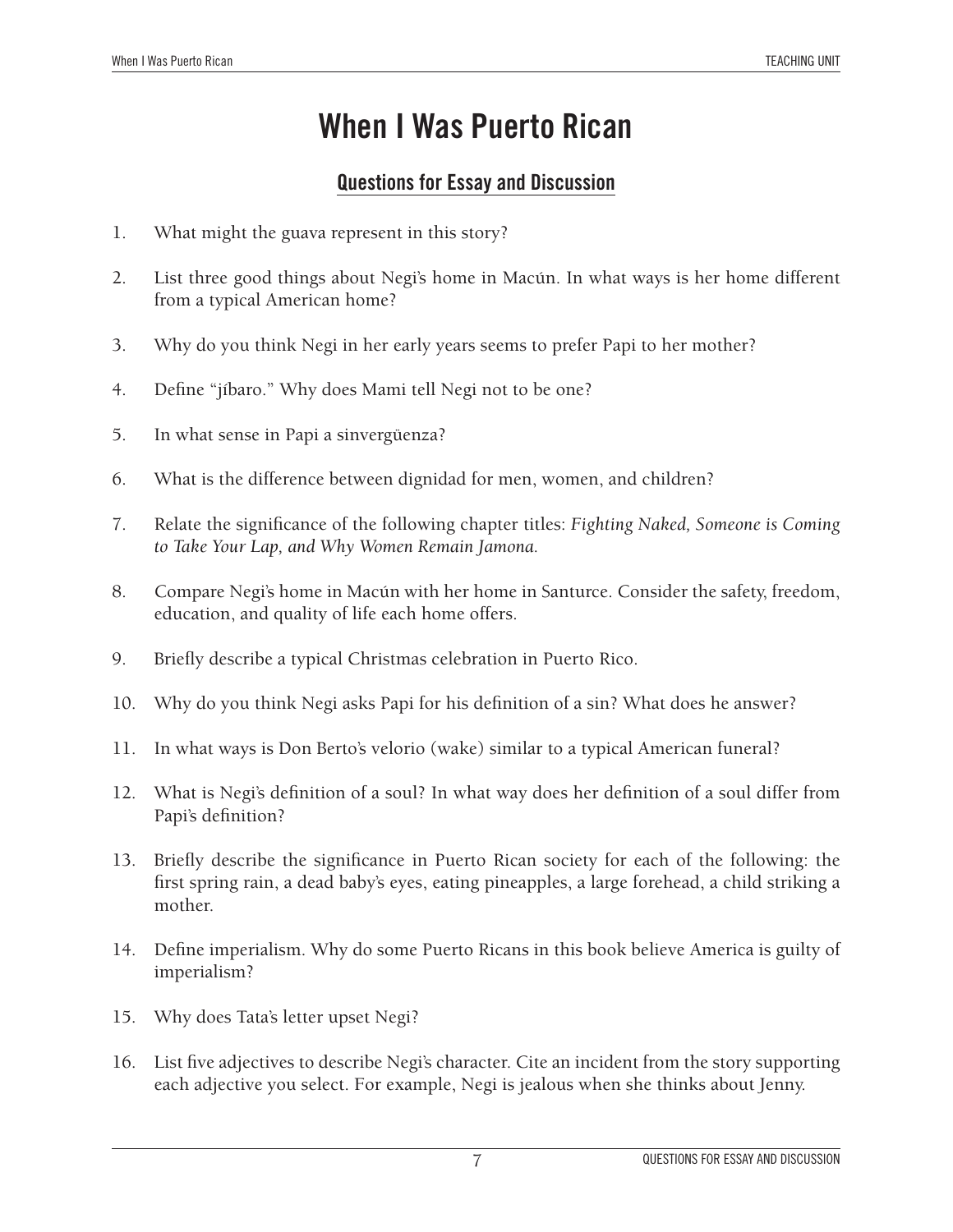### **Epilogue: One of These Days**

#### Vocabulary

#### **chutzpa** – inner strength

1. What is revealed about the reason Negi is accepted into the Performing Arts High School?

*The teachers admired the courage it took for a young girl to stand in front of the panel of teachers and give the monologue, not knowing English well.*

2. What is the significance of the last line in this epilogue? "P.A. '66,…One of these days."

*Before her audition, Negi notices a bulletin board with a newspaper clipping about former students who have gone on to make something of themselves. Next to each picture, someone wrote P.A., followed by the year the actor graduated. One day Negi hopes to see a clipping with her picture posted on the same bulletin board.*

3. How does the proverb, "Same jíbaro, different horse," relate to the incidents in this story?

*Answers will vary. Example: Negi is still a county girl from Puerto Rico. Inside she is the same person, but she is living a different kind of life in American than she lived as a child in Puerto Rico.*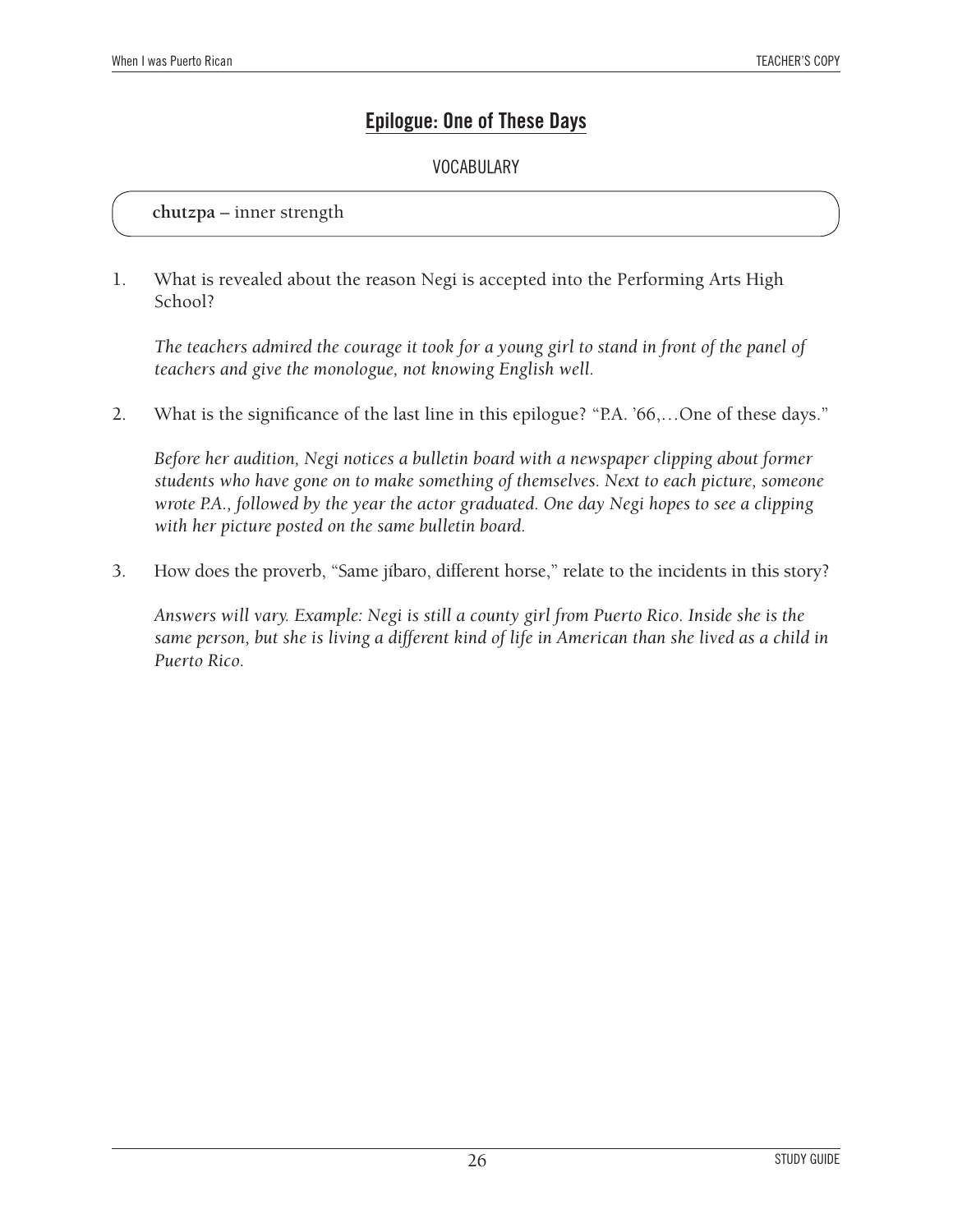### Prologue: How to Eat a Guava

**VOCABULARY** 

 $from d - a$  palm leaf guava - an edible fruit

"The guava joins its sisters under the harsh fluorescent lights of the exotic fruit display. I push my cart away, toward the apples and pears of my adulthood, their nearly seedless ripeness predictable and bittersweet."

 $\mathbf{1}$ . What might the guava represent to the narrator of this story? What literary term is used in the quotation above?

 $2.$ What can you infer from the above quote? What contrasts are apparent?

3. List three adjectives the narrator uses to describe how she feels when she eats a guava.